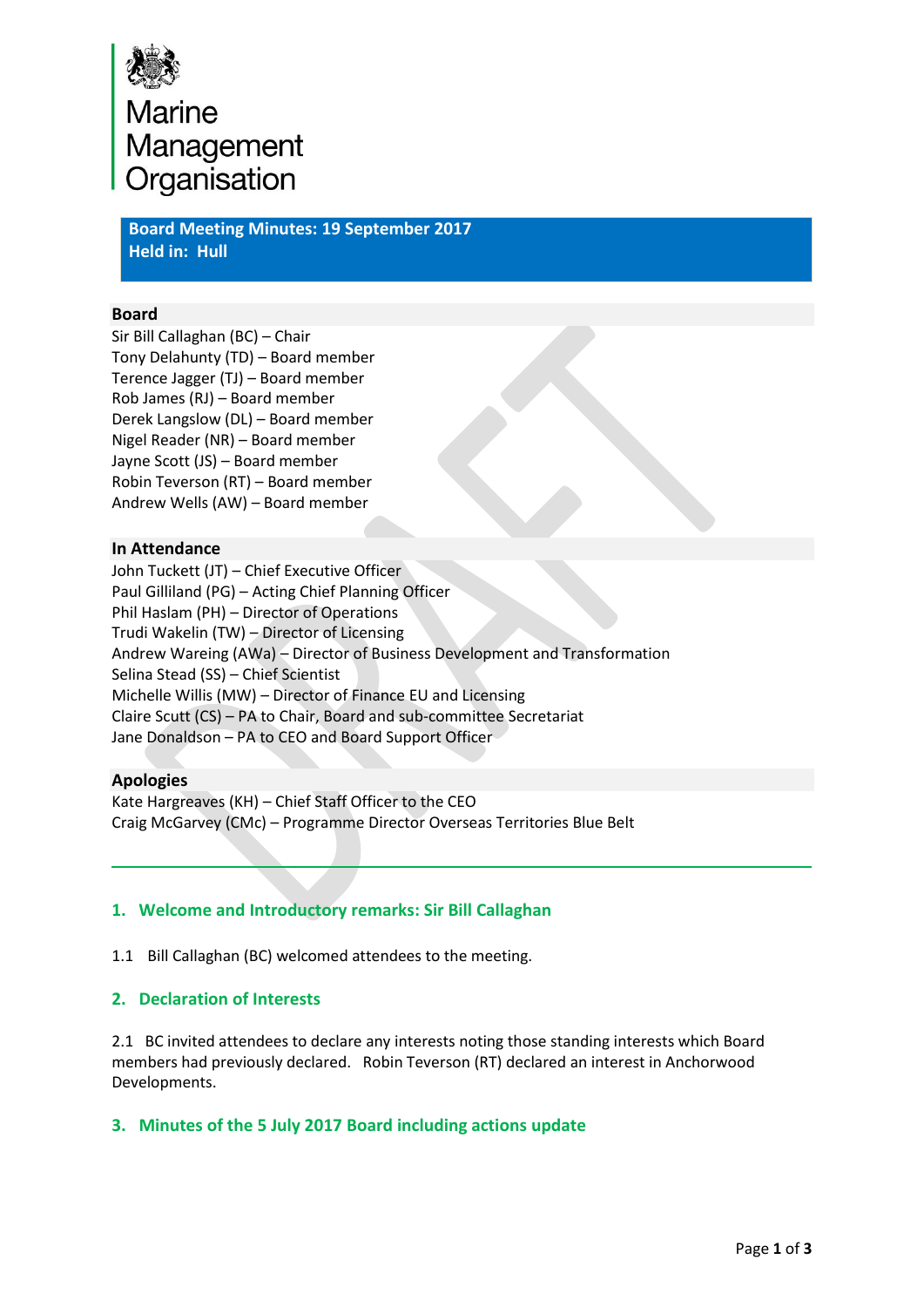3.1 BC invited attendees to raise any points of accuracy in respect of the 5 July 2017 meeting Minutes. None were received and the minutes were confirmed as an accurate record of discussions.

3.2 The Board noted that the actions arising from the meeting were complete.

# **4. MMO Framework Document and Board Terms of Reference**

4.1 MW introduced a paper to update the Board on the progress to complete revisions to the MMO/Defra Framework Document (FD) which would in turn inform revisions to the Board Terms of Reference.

4.2 MW updated that following a meeting with the Defra Head of Governance and Accountability, Eileen Mortby, EM had informed MW that the Permanent Secretary had agreed specific wording with Her Majesty's Treasury on *Operating as the Defra Group* which must be included in all FD's to ensure a consistent approach. These were described as 'red lines' for the Permanent Secretary. It was noted that the Environment Agency and Natural England had adopted their FD's and it was hoped that those remaining would be adopted in October 2017.

4.3 The Board noted the update and agreed the revised FD template could be adopted and the Board Terms of Reference would be an agenda item for the 9 November Board meeting.

#### *Action: 56/01: Revised template for MMO/Defra Framework Document agreed. Action: 56/02: A draft revised Terms of reference to be an agenda item at the 9 November Board meeting*

# **5. CEO and Director Report**

# **Operations**

5.1 BC queried a discrepancy in sentences in two reported prosecution cases. PH confirmed the two cases in question were distinctly different and sentencing guidelines had been followed in both cases.

# **Planning**

5.2 Paul Gilliland (PG) gave an update on the South Marine Plan reporting that it was close to being finalised for submission to the Secretary of State. PG advised that the Planning team had liaised with government departments throughout the preparation of the plan.

#### **Licensing**

5.3 Trudi Wakelin (TW) gave an update on the Licensing Directorate reporting that she and her team had been involved in extensive engagement with stakeholders over the last 6 months. TW advised that a major restructure of the Licensing team had led to enhanced performance.

5.4 TW advised on two licensing applications and the Board queried how MMO approached any concerns regarding the evidence and the capability of consultants which applicants use. TW advised that the MMO pre-application process had led to a better standard of applications. Selina Stead (SS) suggested reaching out to academic colleagues in the Oil and Gas field to develop a network of contacts who could develop models.

# **Finance and EU**